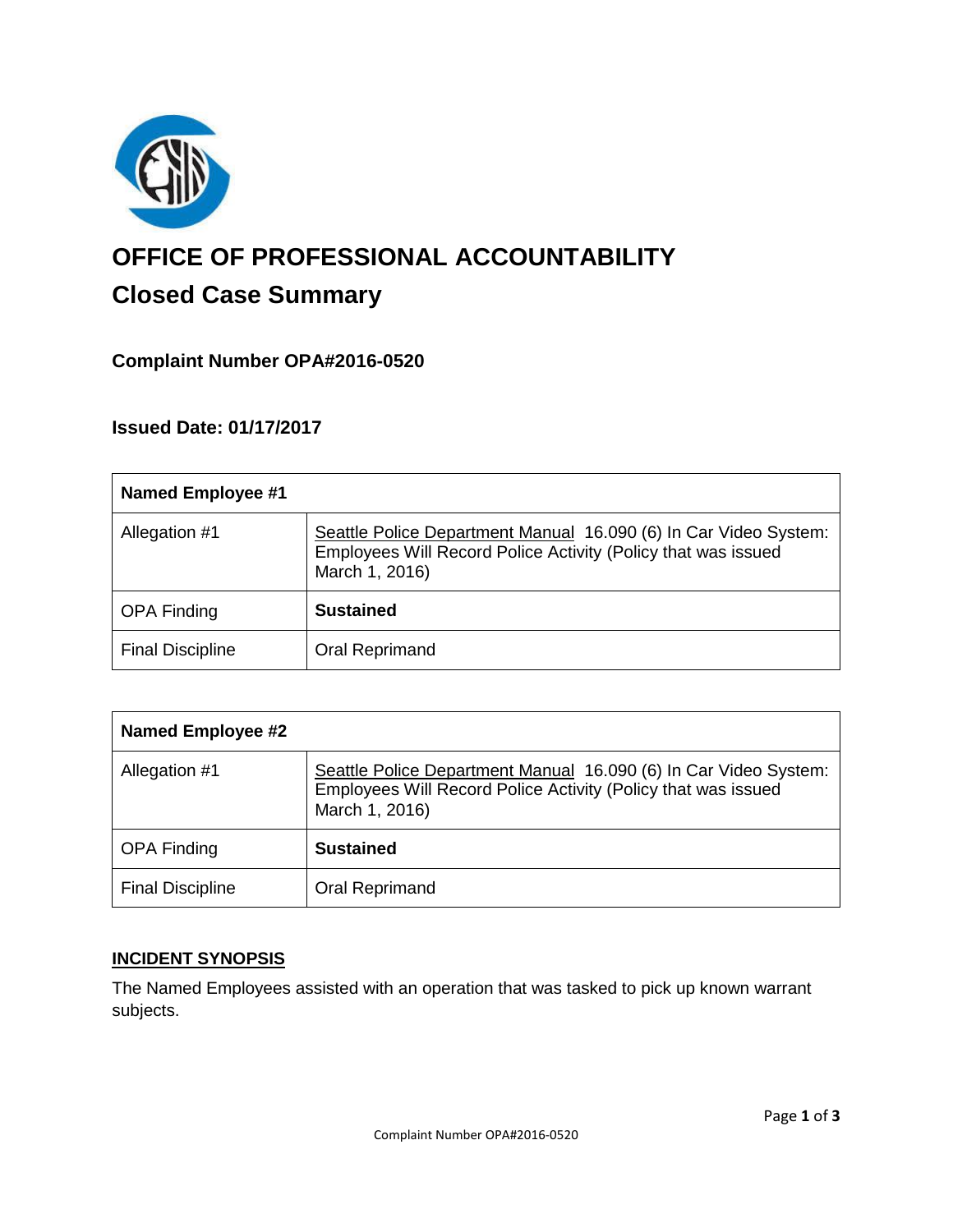## **COMPLAINT**

The complainant, a supervisor within the Department, alleged the Name Employees who selfreported that they didn't activate their In-Car Video (ICV) until after the subject was in custody and the scene was under control, had a reasonable amount of time to activate their ICV prior to engaging the subject and attempting to arrest him and there was no exigency that would have prohibited them from utilizing their ICV prior to arriving on-scene.

## **INVESTIGATION**

The OPA investigation included the following actions:

- 1. Review of the Complaint Memo
- 2. Review of In-Car Videos (ICV)
- 3. Search for and review of all relevant records and other evidence
- 4. Interviews of SPD employees

# **ANALYSIS AND CONCLUSION**

The complainant alleged Named Employee #1 and #2 failed to audio and video record police activity as required by policy. The preponderance of the evidence showed Named Employee #1 and his partner, Named Employee #2 were in a two-person car and assisting another unit in looking for known subjects with active arrest warrants. The Named Employees were in a defined area and then directed to a specific location where another officer has seen a person with a warrant park a vehicle on the street. The Named Employees responded to that location in their police car equipped with ICV. Both Named Employees had previously logged onto the ICV system and their microphones had been synced. Named Employee #1 told OPA that, when he and Named Employee #2 arrived and stopped in front of the parked suspect vehicle, he observed a subject in the driver's seat who looked right at Named Employee #1 and then "dove" into the back seat of the car. Named Employee #1 said he was afraid the subject might be accessing a weapon. Both Named Employees immediately exited their police car and approached the suspect vehicle with their handguns drawn. The driver of the suspect vehicle got back into the driver's seat and attempted to drive away, but was blocked by another police car. The suspect was taken into custody. After the suspect was taking into custody, Named Employee #2 realized the ICV for him and his partner, Named Employee #1, had not been activated. Named Employee #2 activated the ICV immediately after this discovery. Both Named Employee #1 and Named Employee #2 took immediate steps, once they were finished with this event, to recover the failsafe video (no failsafe audio is recorded) from their vehicle's ICV hard drive. They were successful in this effort. In addition, Named Employee #1 and Named Employee #2 reported their late activation of ICV to their supervisor at the earliest opportunity. SPD Policy requires all uniformed officers in SPD vehicles equipped with ICV to activate the recording function before their arrival at a call to which they have been dispatched. In this particular instance, both Named Employee #1 and Named Employee #2 had sufficient time to activate the ICV in their vehicle before they arrived at the location where the suspect vehicle had reportedly parked. Activating the record function on the way would have enabled